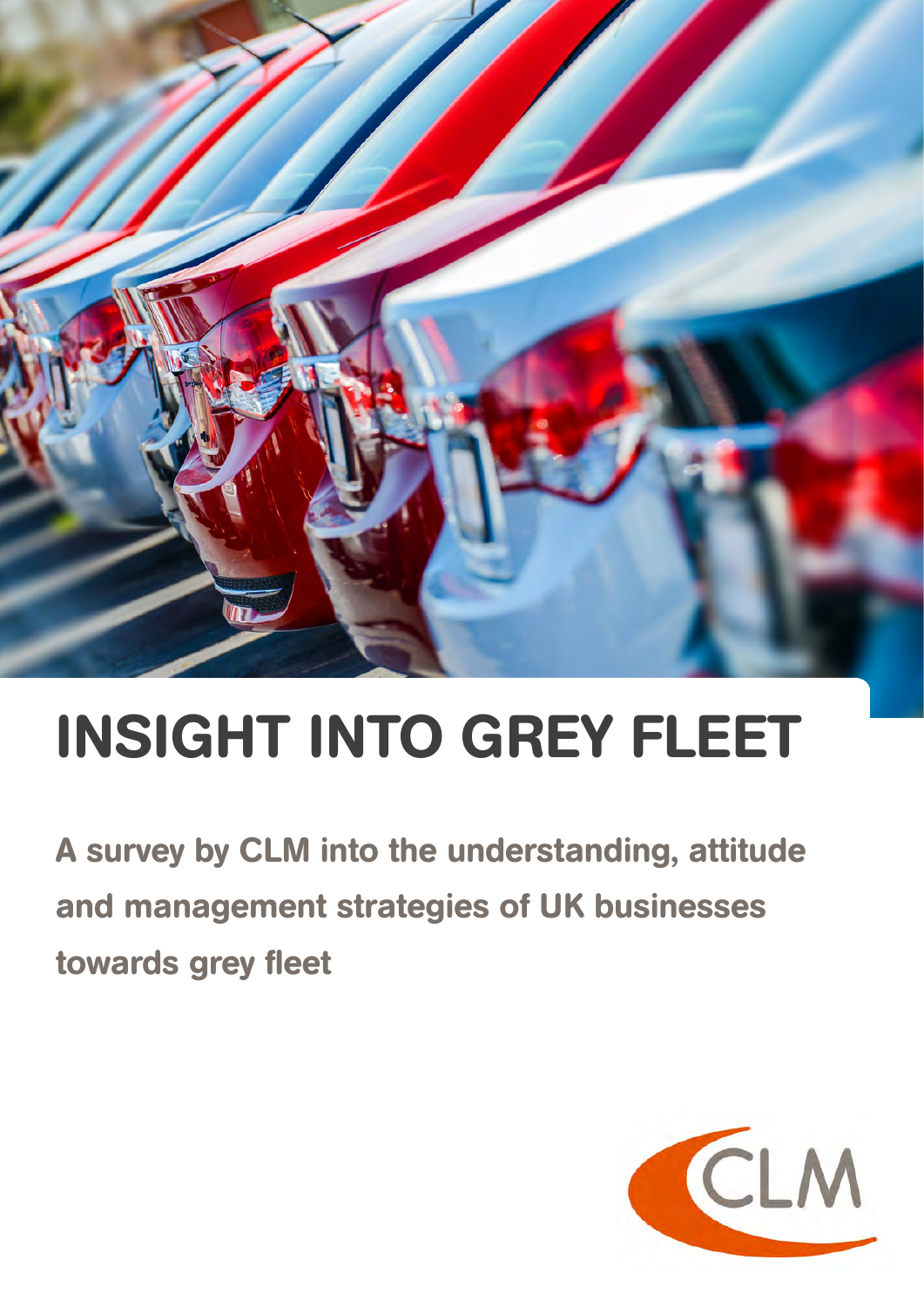# SOME 12 BILLION BUSINESS MILES ARE SAID TO BE DRIVEN EACH YEAR ON BRITAIN'S ROADS BY EMPLOYEE-OWNED OR 'GREY FLEET' CARS. THERE ARE ESTIMATED TO BE AROUND 14 MILLION IN NUMBER AND THEY COST EMPLOYERS MORE THAN £5.5BN A YEAR IN MILEAGE CLAIMS AND CAR ALLOWANCES.\*

They have been shown to be more polluting than new company-provided cars and present more duty of care concerns, as they are unlikely to be so frequently serviced or as well maintained as company vehicles. Now, a new study by independent fleet management specialist, CLM, reveals how aware businesses of differing sizes are of the issues relating to the 'grey fleet' and how they approach them.

#### EXECUTIVE SUMMARY

Grey fleet makes up a sizeable proportion of the UK's business transportation but frequently this is with little visibility or control over the cost and significant risks. There are few other areas in any business which carry such a high tariff for failure - such as the potential for Corporate Manslaughter - yet are often without the formal processes required to mitigate this risk.

This research showed that almost three quarters of organisations allow their employees to drive their own vehicle for business and it was reassuring to see that many have policies in place which begin to address the risk and expense of grey fleet. However, the report raises questions regarding the suitability of these checks, the robustness of their implementation and lack of alternatives. The conclusion drawn is that to take control of the situation, grey fleet may require a higher profile at a senior level within most organisations.

#### WHAT IS 'GREY FLEET'?

The term 'grey fleet' describes the use of an employee's own vehicle for business purposes. In return for using their own car, employees are reimbursed on a pence per mile basis.

Most businesses use the HMRC's Approved Mileage Allowance Payments (AMAPs) scheme, which allows grey fleet drivers to claim 45p per mile for the first 10,000 business miles they drive and 25p thereafter.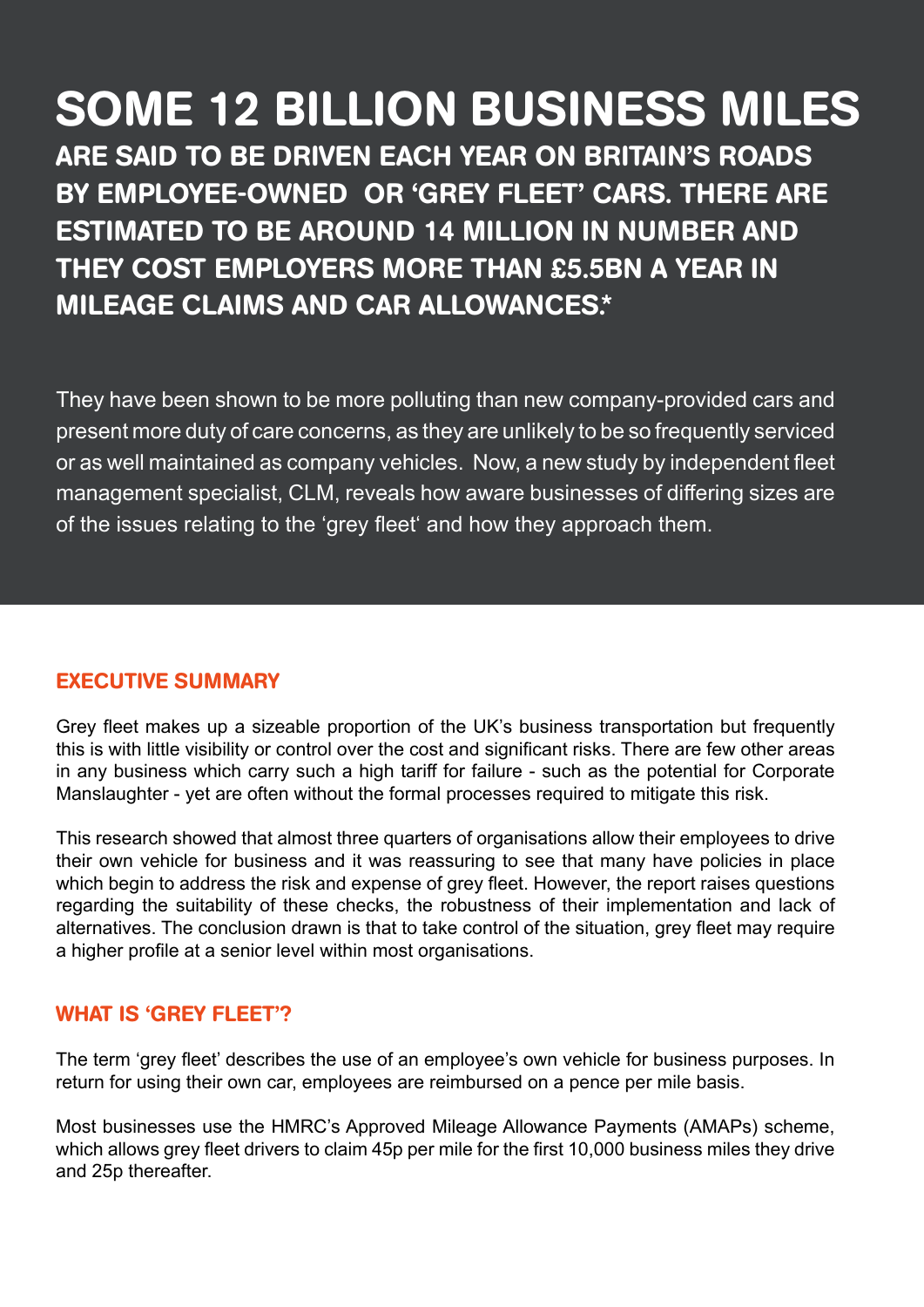#### HOW BROAD WAS THE CLM STUDY?

The CLM research covered a wide range of organisations and this ensured respondents represented a variety of fleet sizes and fleet management styles.



The study revealed that the larger the fleet, the more likely the business was to have a fulltime, dedicated fleet manager (50%), while smaller fleets of less than 30 vehicles tended to be looked after by someone within the organisation who had the fleet as part of their business responsibilities (72%).

The survey also found that a greater percentage of fleets of 100+ vehicles were more likely to be managed by a professional fleet management company (26%) than those of 30-99 vehicles (17%) and those of less than 30 vehicles (6%).

#### UNDERSTANDING OF GREY FLEET

The survey began by asking **"What do you understand about the term 'grey fleet management'?"**

Some 10% of those who responded were unable to explain the term at all, while over 50% were able to offer an accurate description for the term. The remaining respondents showed some understanding but either had an element wrong or missing.

Replies included:

*Grey fleet refers to vehicles of employees who choose to take a cash allowance instead of a company car and those who are not entitled to a company car but use their own vehicle for company business.*

*I have heard the term but don't know what it means.*

*Grey fleet describes when own vehicles used for company work.*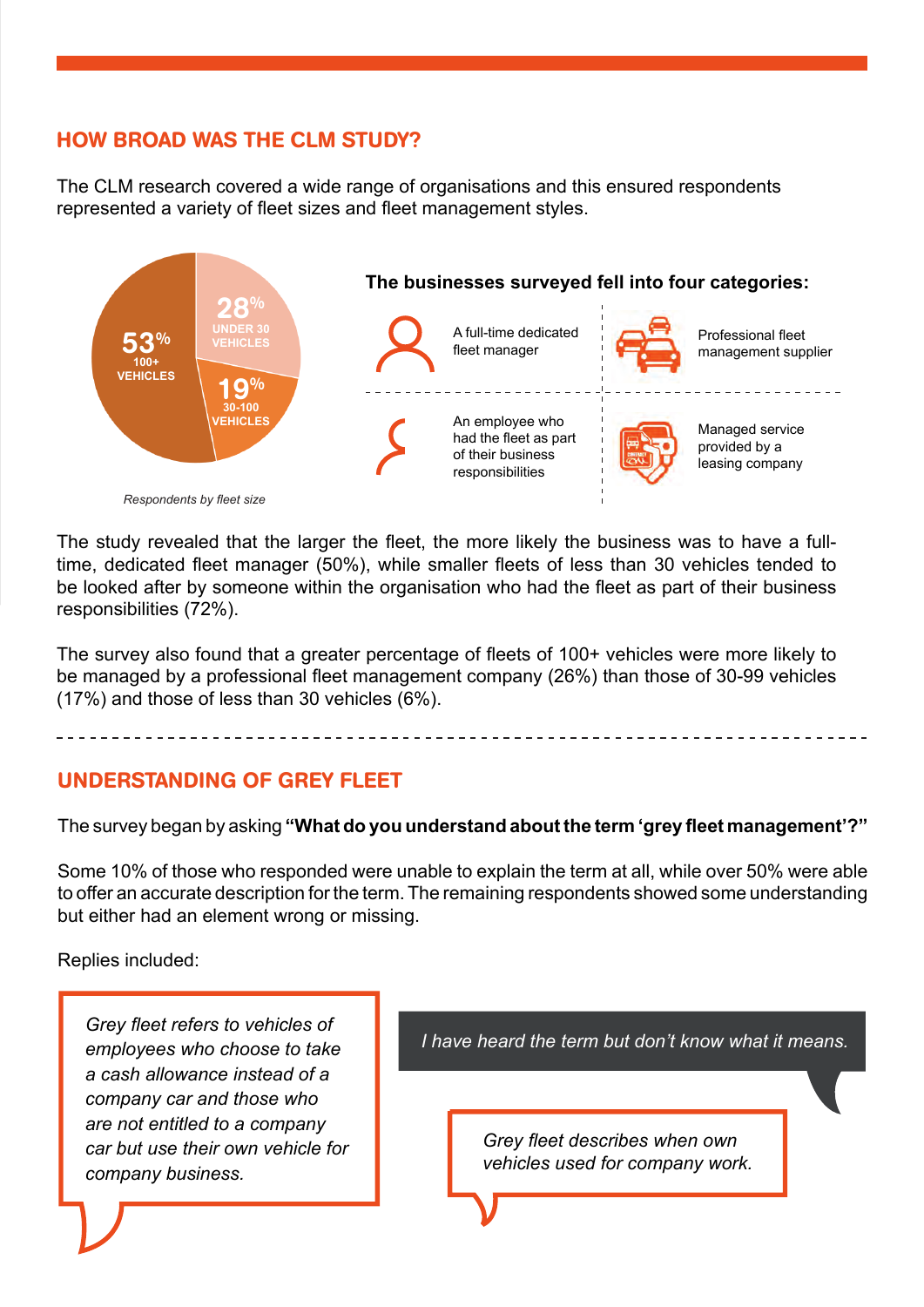#### IS GREY FLEET ALLOWED?

Respondents were asked: "**Does your organisation allow employees to drive their own vehicles for business related journeys?**"

The overall response showed that almost three quarters of all organisations surveyed allowed employees to drive their own vehicle for business.

However, when comparing responses by fleet size, some significant differences were revealed.

The greatest percentage of positive replies was in fleets of less than 30 vehicles where 93% of businesses allowed employees to use their own vehicles. This compared with 66% in the 100-plus vehicle category and 50% in the 30-99 vehicle fleet category. *Average response across survey*



When it comes to enforcing this decision it was encouraging to see that 30% of respondents were aware of at least one employee being prevented from driving for business.

DUTY OF CARE ISSUES

Current health and safety regulations stipulate that organisations need robust policies in place to ensure that every grey fleet car is fit for purpose, has a valid MOT, is insured for appropriate business use and that the employee has a valid driving licence.

Accordingly, respondents were asked: "**Do you carry out checks to help mitigate risks associated with grey fleet?"**

**said they carried out regular checks designed to mitigate the risks of using grey fleet vehicles**



**of employers that allow their employees to drive their own vehicle for business carried out no checks at all to mitigate the risks associated with grey fleet**

Aside from any moral issues, it is in the company's best interests to ensure its employees only use grey fleet vehicles that are fit for purpose, that are serviced regularly and on which regular condition checks are carried out. The reason for this is that the same penalties apply under the same legislation for grey fleet vehicles as those that are company-owned.

For example, under the Corporate Manslaughter Act 2007, companies that can be shown to have caused death through their own negligence or wilful act can face unlimited fines, remedial orders and publicity orders.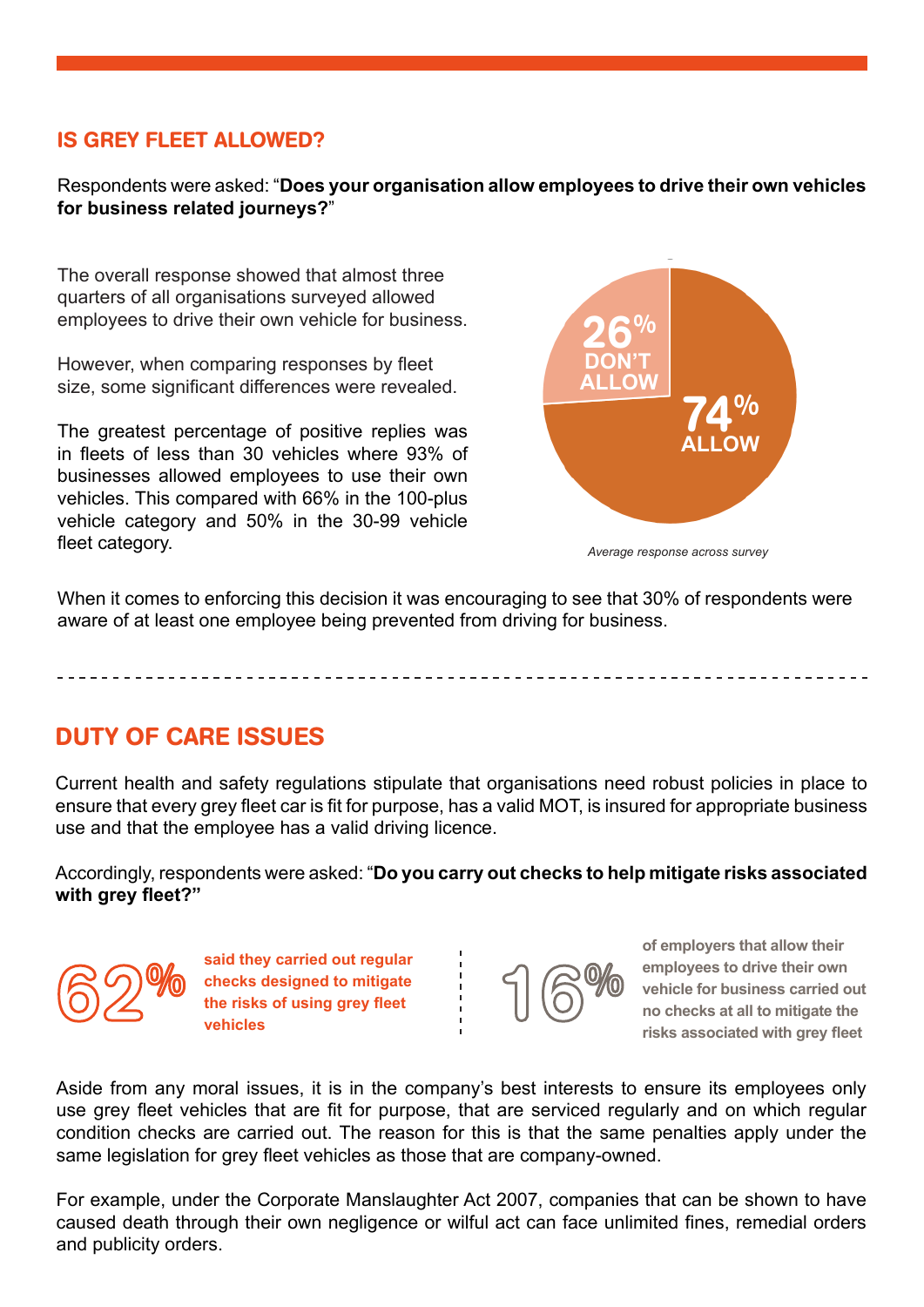# WHAT TYPES OF CHECKS?

When it came to the types of checks that respondents' organisations carried out, a small group of options were universally popular.



### ABILITY TO NAME THE CHECKS CARRIED OUT?

The ability to name the types of vehicle condition checks that were carried out depended on the way the vehicle fleet was managed.

Of those fleets that employed a dedicated, full-time fleet manager, some 43% were unable to identify the types of checks carried out, 13% could identify one check, 13% could identify two checks, 26% three checks and 4% four checks.

Of those fleets that were managed on a part-time basis, some 57% were unable to identify the types of checks carried out, 10% could identify one check, 14% two checks and 19% three checks.

Of those that were managed by a professional fleet management company, some 42% were unable to identify the types of checks carried out,17% could identify one check, 33% two checks, and 8% three checks.

Of those fleets that were managed by a leasing company, 63% were unable to identify the types of checks carried out, the highest in the survey, 25% could identify two checks, and 13% four checks.

This apparent anomaly suggests that while there is a need to do something about the management of the grey fleet, exactly what is required and carried out is not often well mapped out.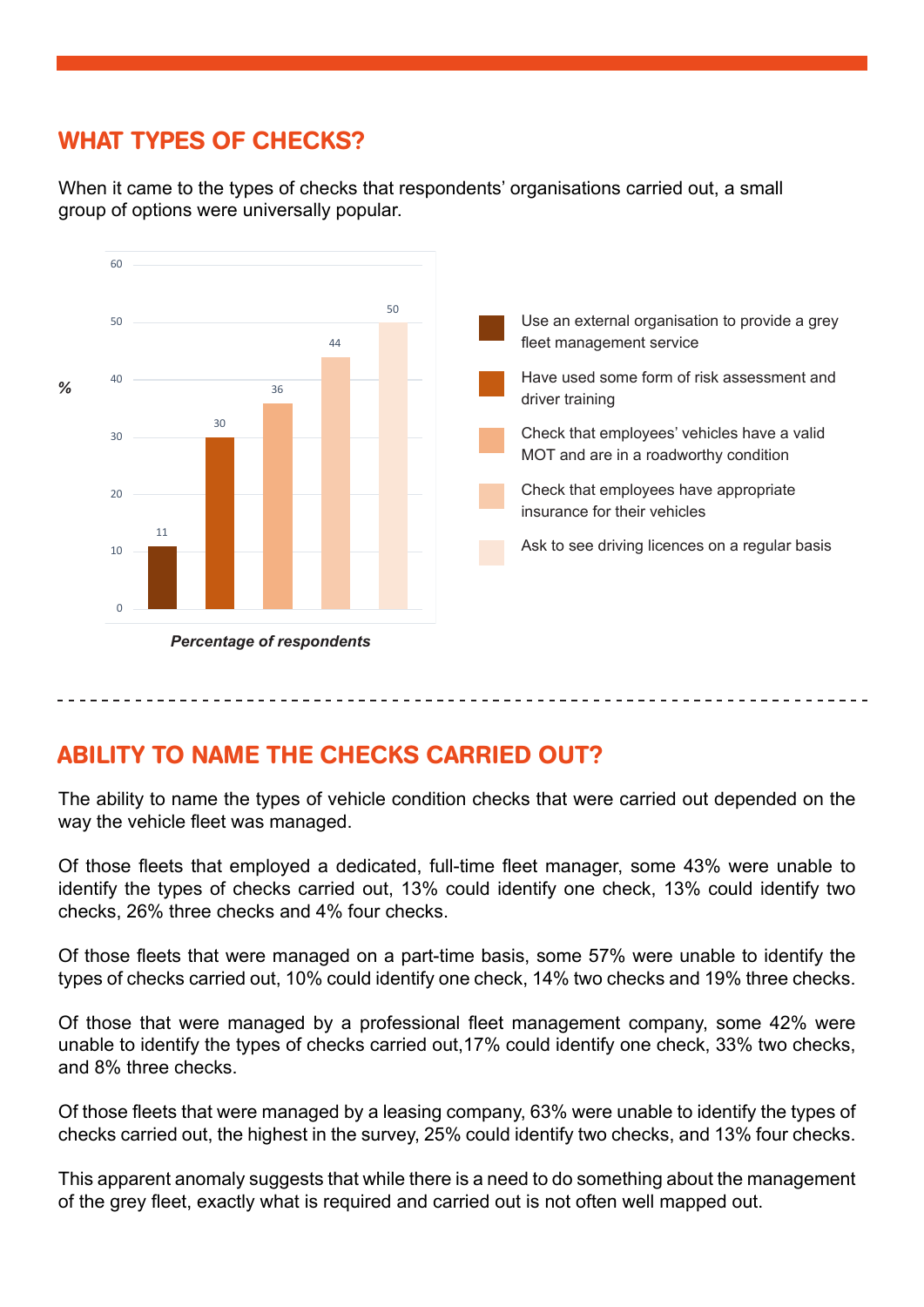# WHAT ALTERNATIVES ARE OFFERED TO GREY FLEET VEHICLES?

The study also looked at the alternatives that companies offered to employees instead of using their own vehicles on company business:



The popularity of these alternatives did vary greatly depending on how the fleet was managed. The reason for this is likely to be related to the difficulty, perceived or otherwise, of arranging some of these options.

Regardless of how the fleet is managed, the most popular option was found to be the provision of a short term rental car. Some 43% of businesses with a dedicated fleet manager offered a rental car as did 57% of those with a part-time fleet manager, 58% of those with an external fleet management provider, and 63% of those who employed a leasing company.

The second most popular alternative was the pool car. Almost 75% of companies with an external fleet management provider were able to offer this solution, compared to just 29% of those with a part-time fleet manager, 38% of those who use a leasing company, and 75% of companies with an external fleet management provider.